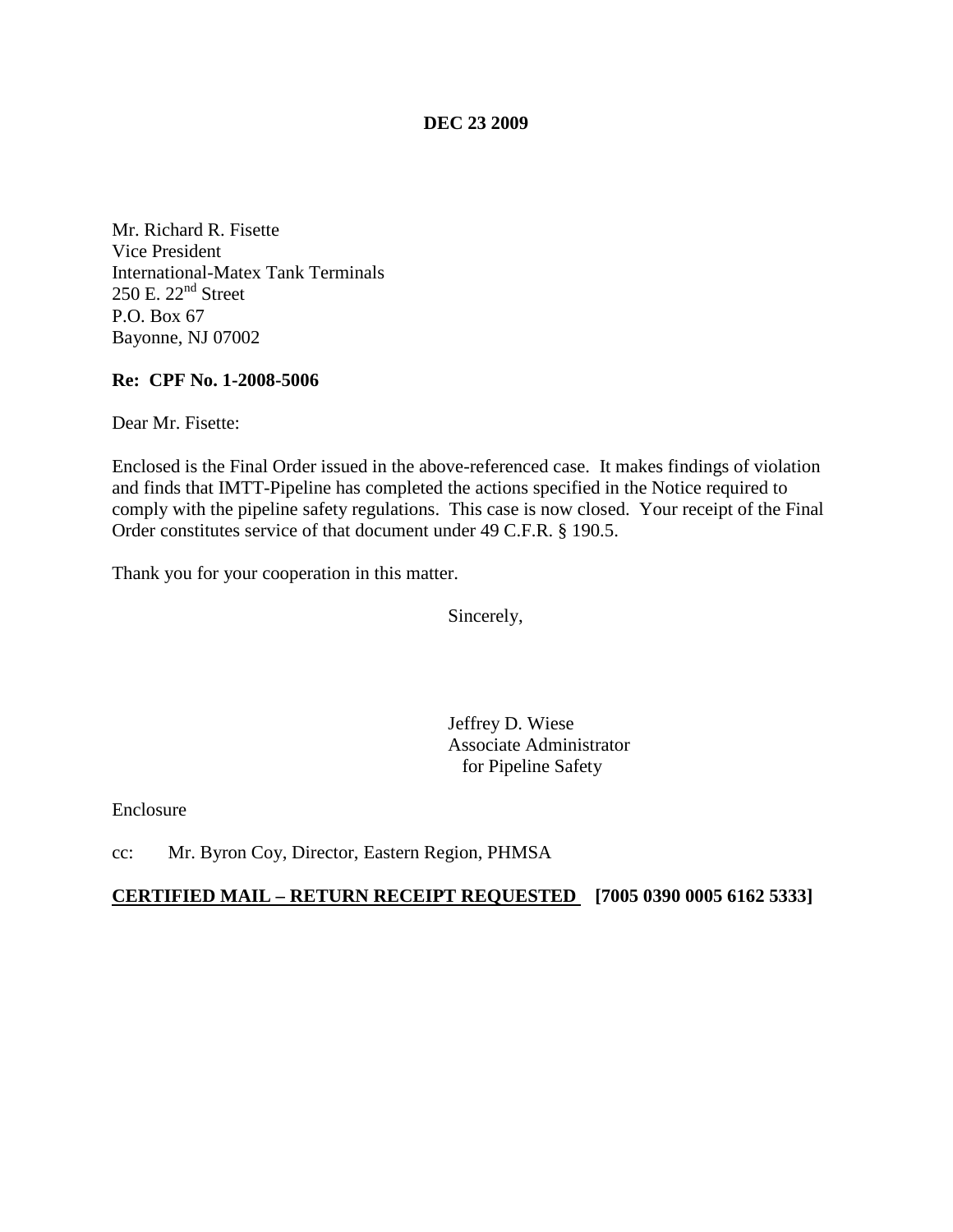### **U.S. DEPARTMENT OF TRANSPORTATION PIPELINE AND HAZARDOUS MATERIALS SAFETY ADMINISTRATION OFFICE OF PIPELINE SAFETY WASHINGTON, D.C. 20590**

**)**

**In the Matter of ) ) International-Matex Tank Terminals, ) CPF No. 1-2008-5006 ) Respondent. ) \_\_\_\_\_\_\_\_\_\_\_\_\_\_\_\_\_\_\_\_\_\_\_\_\_\_\_\_\_\_\_\_\_\_\_\_\_\_\_\_\_\_\_\_\_\_\_ )**

**\_\_\_\_\_\_\_\_\_\_\_\_\_\_\_\_\_\_\_\_\_\_\_\_\_\_\_\_\_\_\_\_\_\_\_\_\_\_\_\_\_\_\_\_\_\_\_**

### **FINAL ORDER**

From May 5-8, 2008, pursuant to 49 U.S.C. § 60117, representatives of the Pipeline and Hazardous Materials Safety Administration (PHMSA), Office of Pipeline Safety (OPS), inspected International-Matex Tank Terminal (IMTT)'s transmission pipeline in Bayonne, New Jersey and Staten Island, New York. Between these locations, IMTT (Respondent) operates 10 miles of 12-inch transmission pipeline that crosses the Arthur Kill Tidal Strait also known as Staten Island Sound. In addition to the New York area, IMTT owns and operates tank terminals in Louisiana, Illinois, California, Virginia, Quebec, and Newfoundland.<sup>[1](#page-1-0)</sup>

As a result of the inspection, the Director, Eastern Region, OPS (Director), issued to Respondent, by letter dated September 5, 2008, a Notice of Probable Violation and Proposed Compliance Order.<sup>[2](#page-1-1)</sup> In accordance with 49 C.F.R. § 190.207, the Notice proposed finding that IMTT had violated 49 C.F.R. § 195.589(c) and ordering Respondent to take certain measures to correct the alleged violation.

IMTT responded to the Notice by letter dated September 25, 2008 (Response). In its Response, IMTT provided an explanation and contested the allegations of violation. Respondent did not request a hearing and therefore has waived its right to one.

# **FINDINGS OF VIOLATION**

The Notice alleged that Respondent violated 49 C.F.R. Part 195, as follows:

**Items 1A & 1B:** The Notice alleged that Respondent violated 49 C.F.R. § 195.589 which states:

<span id="page-1-1"></span><span id="page-1-0"></span> $\frac{1}{2}$  http://www.imtt.com/locations.html [\(](http://www.imtt.com/locations.html)last accessed November 30, 2009).<br><sup>2</sup> PHMSA subsequently issued a corrected version, dated October 3, 2008, making minor edits. All references in this Final Order to the Notice will refer to the October 3, 2008 Notice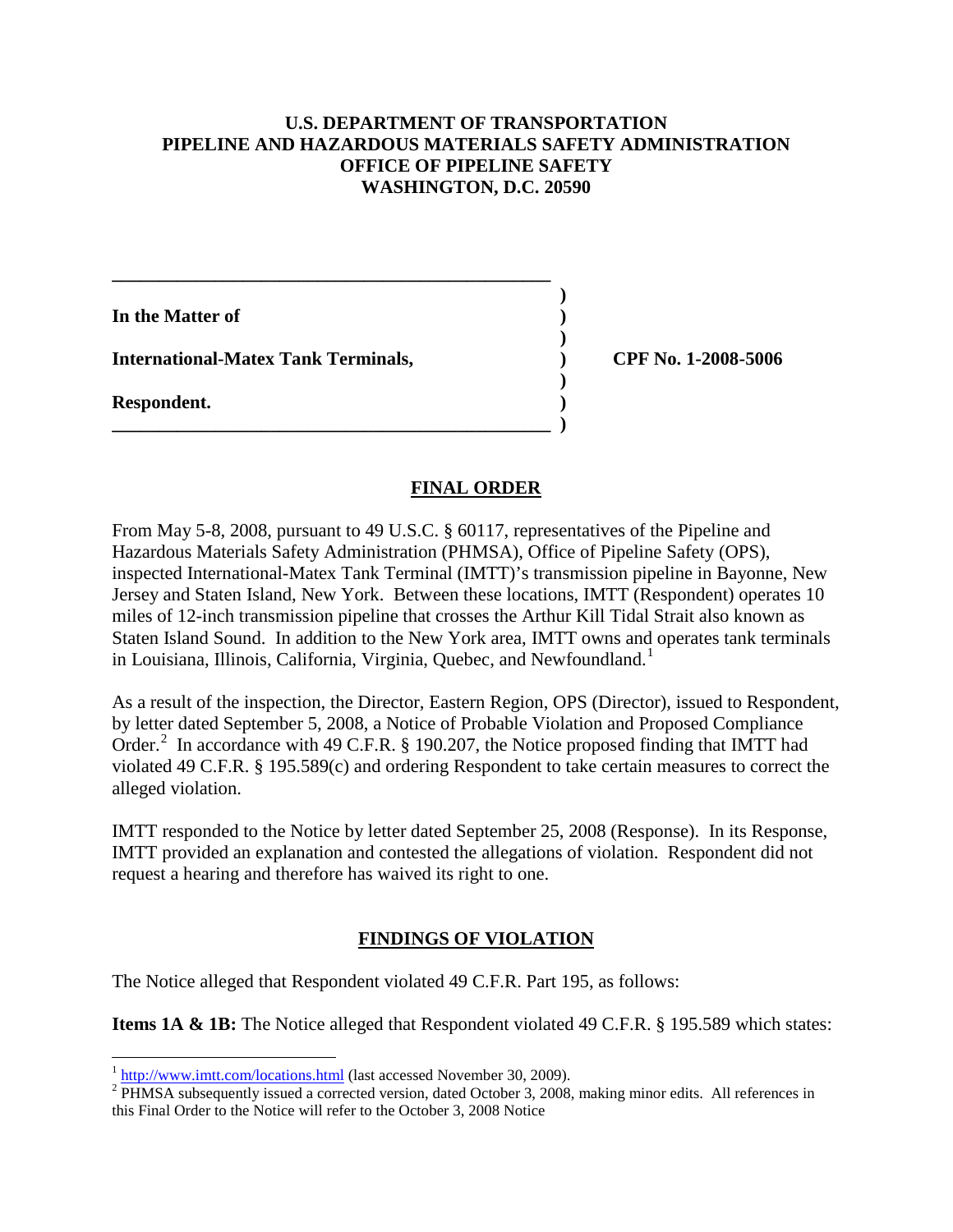#### **§ 195.589 – What corrosion control information do I have to maintain?**

- $(a)$ ...
- $(b) \ldots$

(c) You must maintain a record of each analysis, check, demonstration, examination, inspection, investigation, review, survey, and test required by this subpart in sufficient detail to demonstrate the adequacy of corrosion control measures or that corrosion requiring control measures does not exist. You must retain these records for at least 5 years, except that records related to §§ 195.569, 195.573(a) and (b), and 195.579(b)(3) and (c) must be retained for as long as the pipeline remains in service.

In regards to Item 1A, the Notice alleged that Respondent violated 49 C.F.R. § 195.589(c) by failing to maintain records demonstrating atmospheric corrosion monitoring. IMTT is required to maintain a record of each atmospheric corrosion inspection conducted under § 195.583 for at least 5 years. At the time of the inspection, IMTT could not provide any records of atmospheric corrosion monitoring. In its Response to the Notice, IMTT acknowledged that it failed to produce these records during the inspection but stated that the records were stored off-site.<sup>[3](#page-2-0)</sup> On August 19, 2009, over a year after the inspection, IMTT produced a Field/Foot Patrol Form dated December 20, 2007.<sup>[4](#page-2-1)</sup> To date, IMTT has not produced the remaining records documenting atmospheric corrosion inspections occurring during the five years that preceded the 2008 inspection. The retention of records is important to assure PHMSA and the public that the operator is performing the required inspections. Therefore, having reviewed the evidence in the record, I find that IMTT has violated § 195.589(c) by failing to maintain records for atmospheric corrosion monitoring.

In regards to Item 1B, the Notice alleged that respondent violated 49 C.F.R. § 195.589(c) by failing to produce records demonstrating that piping removed from the system under 49 C.F.R. § 195.579(c) was inspected for evidence of internal corrosion. Operators are required to retain records of this type of inspection as long as the pipeline remains in service. In its Response, IMTT stated that it was not the sole owner of this system in 2003 when the piping was removed. Specifically, IMTT stated that it was only a partial owner of the line during this time period and therefore, another company was responsible for maintaining the records. IMTT further confirmed that it became sole owner of this system in 2004 and has not removed any pipe since that time.

However, other than the bare statement in its Response that another pipeline company was responsible for maintaining these records, Respondent has not supplied any further evidence to support this assertion. Section 195.589(c) applies to operators which are further defined as "a person who owns or operates pipeline facilities."<sup>[5](#page-2-2)</sup> IMTT, as an owner of these pipeline facilities, was responsible for maintaining these records for as long as the pipe remains in service.<sup>[6](#page-2-3)</sup>

<span id="page-2-0"></span> $3$  Response, at 1.

<span id="page-2-1"></span><sup>&</sup>lt;sup>4</sup> See email from Randy Waters, IMTT, to Clyde Myers, OPS, dated August 21, 2009.

<span id="page-2-3"></span><span id="page-2-2"></span><sup>&</sup>lt;sup>5</sup> Section 195.589 applies to "you" as defined by 195.553 as an "operator". Further, an operator subject to the pipeline safety regulations is defined as "a person who owns or operates pipeline facilities". 49 C.F.R. § 195.2.  $6\overline{4}9$  C.F.R. § 195.589(c).